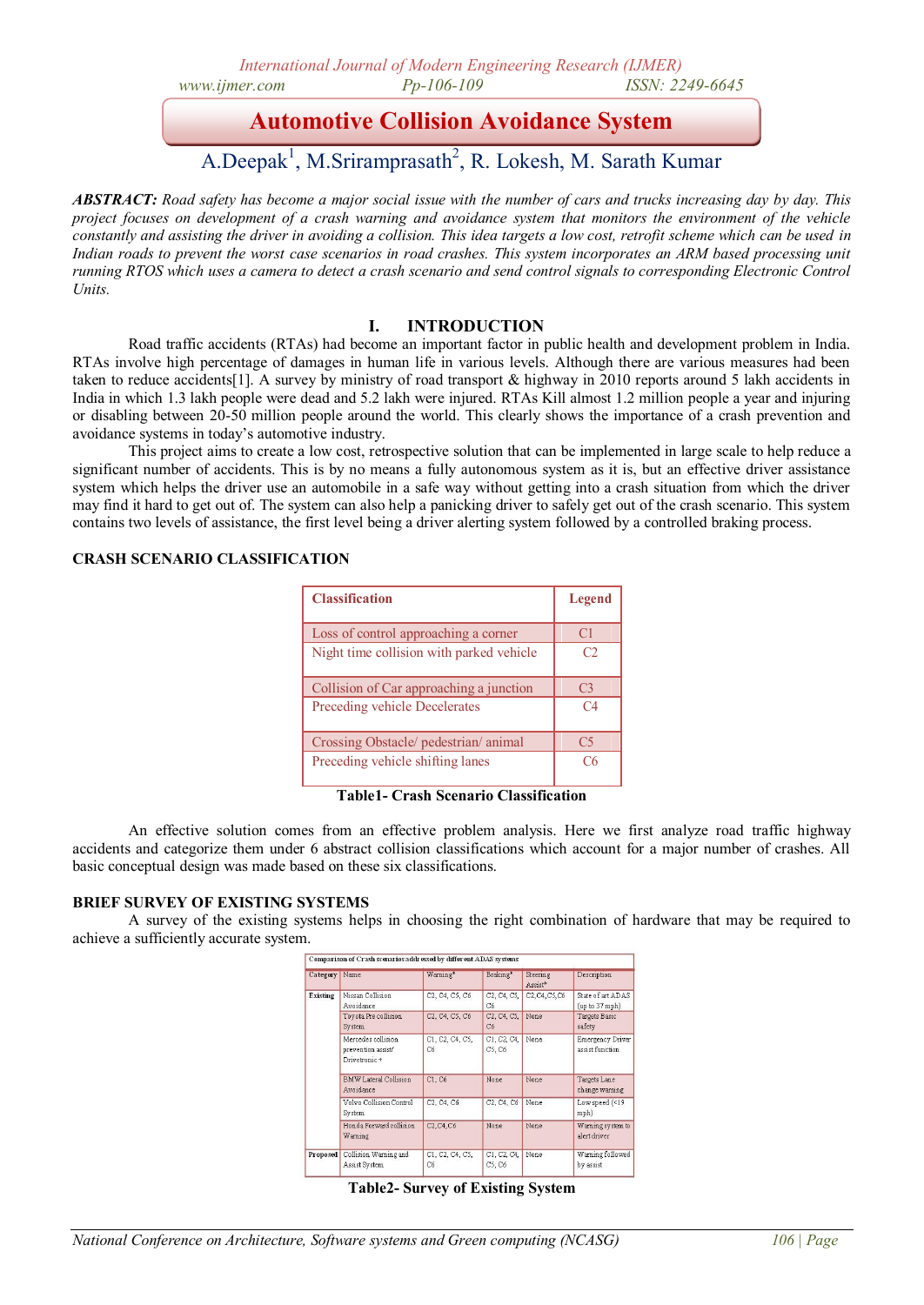# **EXPERIMENTAL SETUP**

The system architecture of the proposed solution is shown in the figure below. It consists of an ARM controller (Raspberry pi system),[2] a onboard USB camera, LCD display and other I/O interfaces.

### **SYSTEM ARCHITECTURE**



**Fig1- System Architecture**

#### **HARDWARE: DISPLAY**

Portable display helps in driver assistance and alerting. The display is powered by 12v battery. It is connected to Raspberry Pi using RCA connecter.

The display is of 9 "inch with various feature AVI mode Sdcard mode FM mode etc.



**Fig2- Display**

#### **RASPBERRY PI SYSTEM**

The Developer is Raspberry Pi Foundation and type Single-board computer. Release date 29 February 2012. The supported Operating system are Linux (Raspbian, Debian GNU/Linux, Fedora, and Arch Linux ARM)[2] RISC OS, FreeBSD, NetBSD, Plan 9. The Power rating is 2.5 W (model A), 3.5 W (model B).

The processor ARM1176JZF-S (armv6k) 700 MHz Raspberry Pi can dynamically increase clock speeds, and some can temporarily reach speeds up to 1 GHz. It has an internal Memory of 512 MByte (Model B rev 2). And a Broadcom Video Core IV Graphic processor.



**Fig3- Raspberry-pi**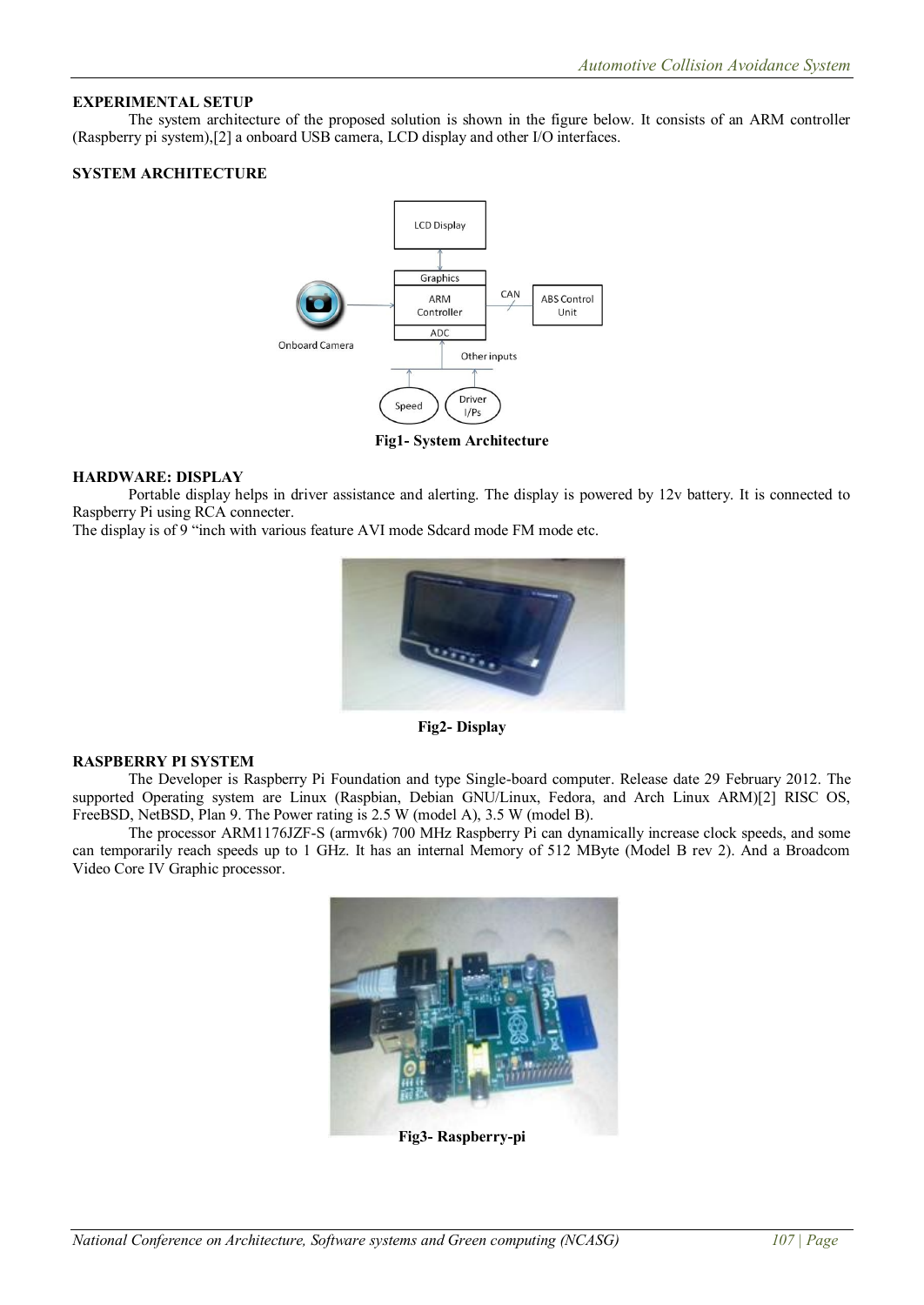# **WEBCAM**



#### **SOFTWARE:**

The software used includes a server-client VNC software package on the raspberry pi[3][4] and the laptop for terminal and XDesktop access through a network. Opencv builds in the raspberry pi and GPIO support packages are used at programming level to use the functionality available in the board.

#### **PACKAGES CAN protocol**

Controller Area Network (CAN)[5] was first introduced by German automotive system company Robert Bosch in the year of 1980s for automotive applications as it uses robust serial communication for automotives. The aim was to make automotives more safe, reliable and fuel-efficient this system is found. This is not the only need of CAN while it decreasing wiring harness weight and complexity.[6] Due to this the CAN protocol has gained wide spread name in industrials of automobiles and automotive/truck applications. Other markets where networked solutions can bring attractive benefits like medical equipment, test equipment and mobile machines are also starting to utilize the benefits of CAN.

#### **GPIO packages**

A module to control Raspberry Pi GPIO channels. It is a configurable I/O lines, this package provides a class to control the GPIO on a Raspberry Pi.[7] GPIO are very simple, a group of pins that can be switched as a group to either input or output. That is each pin can be set up flexibly to accept or source different logic voltages, with configurable drive strengths and pull ups/downs. The input and output voltages are typically, though not universally limited to the supply voltage of the device with the GPIOs on, and may be damaged by greater voltage.

#### **Programming Arch**

In this raspberry pi is the system which has various peripherals like camera input and VNC [8](Virtual Network computing) for wireless access system. It uses python code for process in an Linux Kernel (OS) [9]for various processing like Edge detection and object detection in image processing using Open CV libraries files. In his I/O drivers and packages are GPIO and File I/O.



3 MP cam is used for live video processing this input is directly connected to the raspberry pi system using USB. The webcam consist of 12x optical zoom and direct avi format video as output at the pi end. This video files are accessed using Open CV library package in PI system.